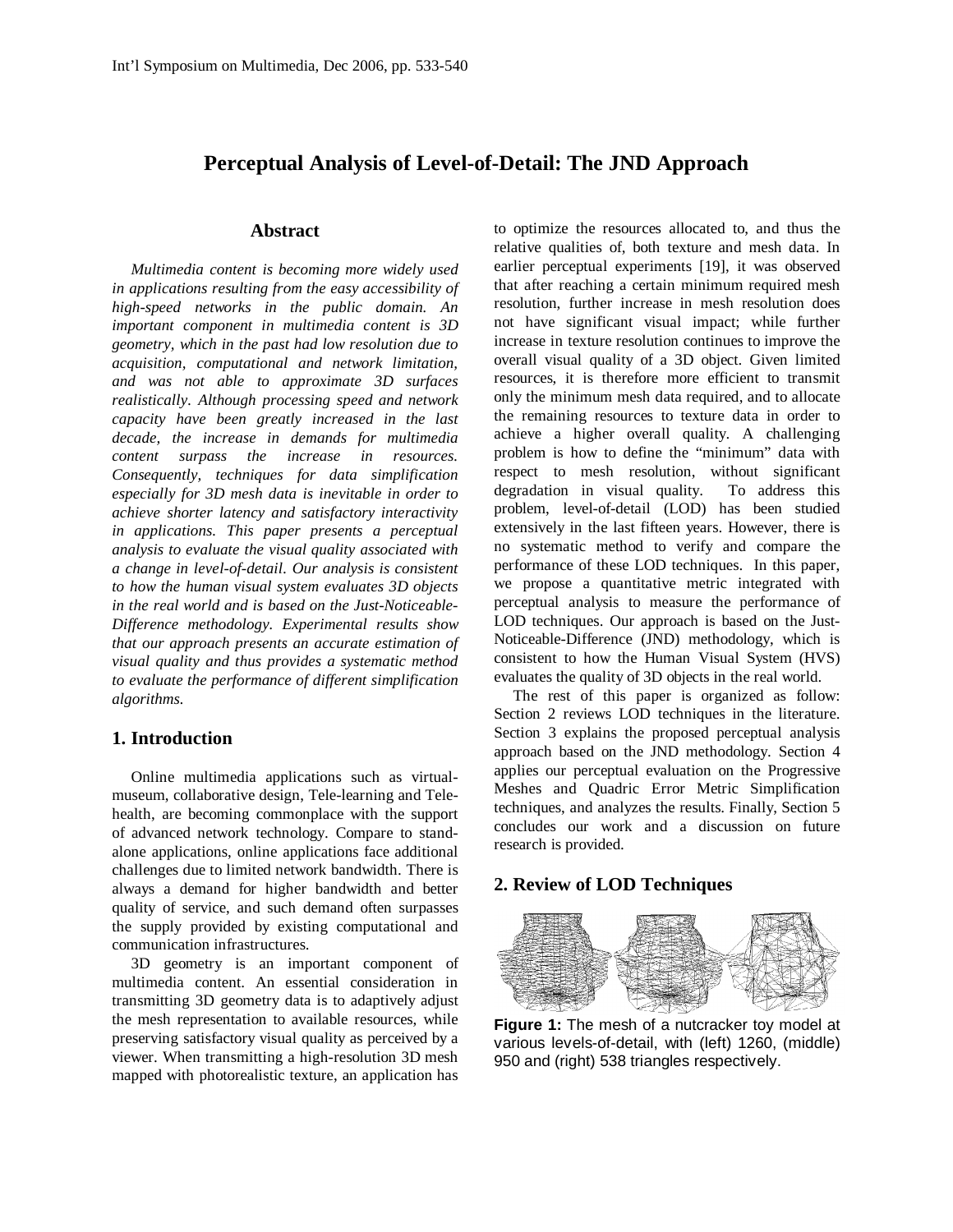Many level-of-detail (LOD) (Figure 1) algorithms have been proposed in the last fifteen years [6, 7, 9, 10]. However, these techniques use geometric metrics to measure the deviation from the original 3D mesh surface. The simplification operation causing the least deviation is performed next. These decisions based on geometric measurement do not take human perception into consideration. Note that a geometric deviation does not affect visual quality if it is imperceptible to the human visual system (HVS). Two 3D objects can be geometrically different but visually similar if the difference is below a certain visual threshold that cannot be detected by the human eyes. Since human observers ultimately determine visual quality, using a perceptual metric is believed to be more accurate and practical.

Perceptually adaptive graphics [18] has received increasing attention in the visualization community in recent years. A state-of-the-art report was presented in EUROGRAPHICS 2000 [16] on visual perception. Considerable efforts have been put on verifying geometric deviation with perceptual evaluation experiments in order to achieve a higher visual quality of 3D displays [14, 21, 25, 26]. Most perceptually driven techniques developed so far focus on viewdependent rendering [5, 15]. A number of these techniques are based on dynamic scenes [21, 17], and can be used to determine the relative resolutions between the region-of-interest and the periphery [21, 2]. Another approach is to apply user-guided simplifications [20, 13]. By contrast, the Just-Noticeable-Difference (JND) approach [4] is viewindependent, applied to relatively static 3D objects, and does not require user intervention when predicting visual quality. Luebke et al. [14] use Gouraud-shaded meshes, while photorealistic texture mapping is used in the JND approach. In Luebke's method, vertices are removed only if the operation does not degrade visual quality. However, as discussed in their conclusion, the simplified meshes still contained redundant data and could be reduced further two to three times in polygon count without perceptible effects. An efficient simplification technique should avoid generating redundant data, which do not improve visual quality. Experimental setting is crucial in order to obtain reliable psychophysical experimental results. Watson et al. [25] applied naming time, rating and preference techniques in their perceptual experiments. They presented only a limited number of views of each object to the judges, while the JND experiments [4] provided a full 360° comparison to allow the judges to assess all the silhouettes interactively. The

disadvantage of using naming times is that the results tends to be affected by an individual's prior knowledge of the stimuli, i.e., different LODs of an object can be recognized and named within the same response time period due to some prominent features on the 3D surface. A more reliable and commonly used technique is two-alternative-forced-choice (2AFC) [4], where a judge is forced to choose one of the two given answers.

Perceptual analysis improves the result of geometric measurement, and can identify redundant data that cannot be identified using conventional geometric metrics. The proposed JND analysis on LOD is an application of our previous JND psychophysical experimental finding [4]. Interested readers can refer to that paper for detail of the method used to estimate an average JND threshold. In Section 3, we will discuss the JND concept before applying it to measure the performance of LOD techniques in Section 4.

#### **3. The JND Concept**

The JND approach follows the same spirit as Weber's Law on contrast, computed as the change relative to the original value. It is the minimum amount by which the stimulus intensity must be changed in order to be noticeable to human sensation or perception [24]. When a stimulus value x is examined, we are interested in the smallest change  $\Delta x$ , defined as JND, such that  $x + \Delta x$  is "just detectable" by a subject or judge.



**Figure 2**: An example of human perception on line length. The absolute difference between the two lines in each pair is the same, but the relative change in pair (a) is larger than that in pair (b).

Weber's Law can be applied to a variety of sensory and perceptual aspects, including brightness, loudness, mass, line length, etc. Figure 2 shows how the perceptual impact of a change is relative to the original stimulus' magnitude for line length.

In our experiments, user groups composed of more than a hundred judges in total were asked which of the two lines in Figure 2 (b) is longer. More than half of the judges said they are equal, half of the remaining chose the upper one, and the rest selected the lower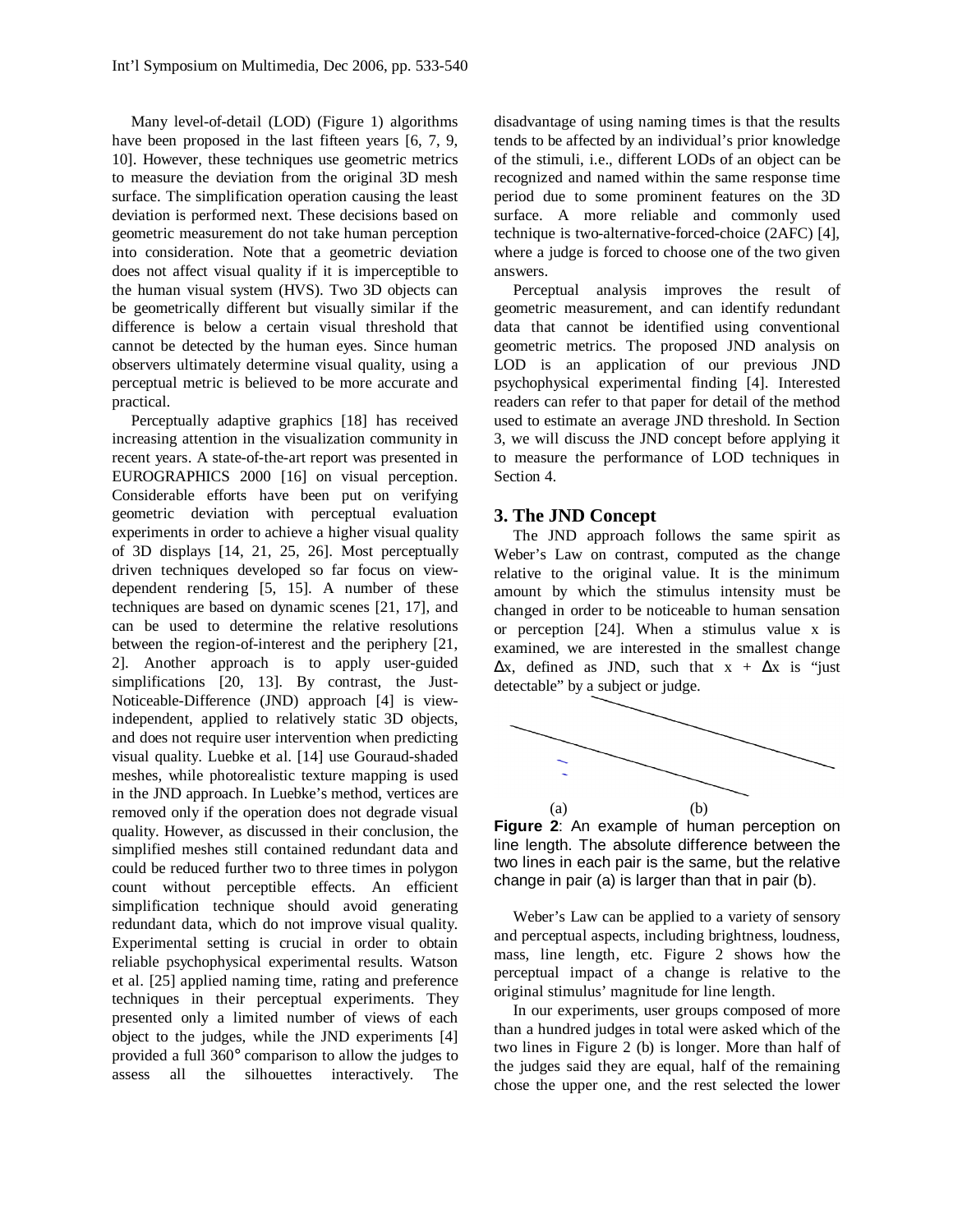one. When asking the same question on the pair of shorter lines in Figure 2 (a), every judge identified the upper line as the longer one. Notice that the absolute difference in both pairs of lines is the same. However, the relative difference is much bigger in the shorter pair than in the longer pair, which makes it perceptually more difficult to discriminate the longer line lengths. The lines were displayed relatively close to each other on the projected screen, and it was found that the judges sharing the same answer were quite evenly spread in the room. Thus in this test, the different viewing directions did not mislead the judges' decisions.

When displaying the line pairs in 3D space, the visual angle subtended by a stimulus on the retina plays an important role in determining the degree of visual impact [23]. Let θ be the angle between the line orientation and the direction of sight. When  $\theta = 0^{\circ}$ both lines appear as a dot to the viewer and discrimination of line length is impossible. Suppose ε is the difference in line length. As θ increases, the projection of ε onto the retina also increases and the projection is maximum when  $\theta = 90^{\circ}$ . Since the JND approach is designed for view-independent manipulation of 3D objects, we assume the worse scenario and consider maximum projection (maximum perceptual impact).

Weber's Law has been tested for surface curvature discrimination [12]. The JNDs were in the range 0.08 to 0.17 with a mean value of 0.11, which compares well with the JND of around 0.1 found in the experiment for a curvature discrimination task in which cylinders defined by binocular disparity were used [11]. The outcome from visual discrimination experiments based on Weber's Law means that changes of decreasing magnitude relative to the original stimulus of a fixed dimension are difficult to discriminate. This is consistent with the perceptual experimental results [19] showing that after a 3D mesh has reached a minimum required resolution, further increase in mesh resolution does not have significant perceptual impact, as the faces in the refined mesh gets smaller. In any given viewing direction when a 3D object is projected onto a display device, it is visualized as a 2D shape. The silhouettes define visible surfaces, which generate different degrees of impact on the HVS during mesh simplification or refinement. A perceptual value can be computed by comparing the visible surfaces between two levels of detail. An image-based edge cost approach was introduced for determining the visual similarity between an original and a simplified model

[15]. Their edge cost measure is based on the mean square error (MSE) between the two projected images. MSE is associated with the averaging effect and tends to hide numerical compensating errors. Also, since complex visual shapes are represented in terms of distributed collections of parts, which are processed independently in visual search [1], computing the cumulated MSE without taking object segments into consideration is not consistent with the HVS.

In the next section, we will apply the JND concept to perceived similarity on 3D textured mapped mesh surface, based on the understanding that a complex object, as processed by the HVS, can be segregated into atomic parts in visual search.

#### **3.1. Perceptual Value and JND**

When a 3D object moves closer to the viewpoint in a virtual scene, mesh refinement is beneficial only if the resulting mesh improves visual quality. To determine whether mesh refinement should be performed requires measuring perceptual impact on the HVS. Adding or deleting a vertex (surface structure) from a mesh generates a stimulus to human vision. To compare the perceptual impacts of these stimuli, the dimension of a structure is used as a visual cue in the JND model.

In each edge collapse operation during preprocessing, when a vertex  $V_R$  is removed and integrated with its closest neighbor  $V_C$ , we record the surface change as the difference  $\Delta \rho$  between R<sub>R</sub> and  $R_C$ .  $R_v$  denotes the shortest distance between vertex v and the skeleton (Skeleton generation is described in our earlier paper [22]). For a spherical object, the skeleton is represented by the center of the object (Figure 3).  $\rho_R = (R_R - R_C)/R_C$  is defined as the perceptual value of  $V_R$ . If the edge  $V_QV_C$  collapse after  $V_PV_Q$ , the perceptual value of the combined operation is  $(R_P - R_C)/R_C$ . Our model is designed for viewindependent simplification. In a given view, when a 3D object is projected onto a 2D display, the stimulus can be interpreted by Weber's fraction on shape. Also, note that the visual impact of a stimulus is dictated locally by the closest adjacent vertex and the closest distance to the skeleton. For example, collapsing  $V_RV_C$  has higher impact than collapsing  $V_OV_C$ , and we can disregard the overall shape and dimension of the object.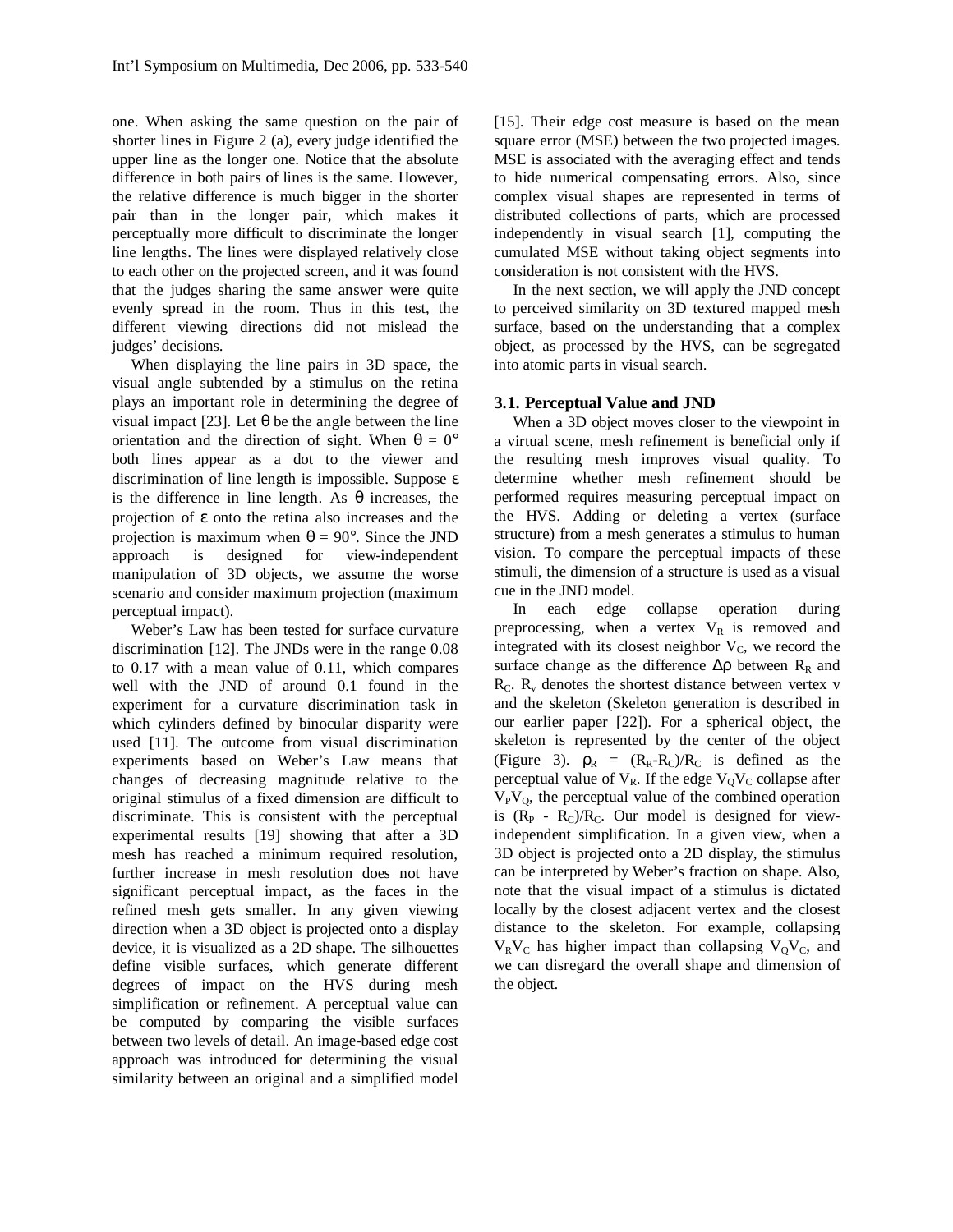

**Figure 3:**  $V_R$  and  $V_P$  have perceptual values  $\rho_R$ and  $\rho_P$  respectively.



**Figure 4**: An example of a perceptual impact generated by removing vertex  $V_R$ .

Let  $\Delta \varphi$  be the change when removing V<sub>R</sub> and  $\varphi$ be the distance of  $V_C$  from the skeleton. When viewed on the display device, the difference  $\Delta \varphi$  generates a stimulus to the retina (Figure 4). The JND is the minimum change in perceptual value in order to produce a noticeable variation in visual experience. Weber's Law [8] states that at the JND threshold,

$$
\frac{\Delta \wp}{\wp} = K \tag{1}
$$

where  $K$  is a constant. A relative change, which is greater than *K* will generate a significant perceptual impact on the HVS. This concept can be extended to evaluate perceived similarity on a textured mapped 3D mesh surface. Instead of representing the stimulus linearly, an alternative is to use the volume of the quadric error generated by removing  $V_R$  and compute the projected area on the display. Experimental results show that our JND perceptual metric predicts visual quality well, closely following human perception.

Online applications have benefited from high-speed communication infrastructures introduced in recent years. Meshes with a few hundred triangles do not create much problem in term of latency and frame rate. The focus is therefore on suppressing redundant data from high resolution meshes composed of thousands of triangles or more. Perceptual impacts can be generated when there is a change of detail or when individual vertices are inserted or removed. In either case, the perceptual value associated with each vertex

is used to estimate the visual impact. The perceptual values are computed by running a simplification algorithm during preprocessing. To verify the JND approach, we used the scale-space filtering (SSF) technique [4] to generate different scales of detail. During mesh refinement, the dimensions of the inserted 3D structures decrease towards finer scales. An important feature of SSF is that structures of similar size are grouped between adjacent scales. If we take a *conservative* approach, the maximum perceptual value among these structures should be used assuming the viewer can detect the maximum impact. An *aggressive* approach would be to take the minimum impact. In the experiments, an *intermediate* approach was adopted using the average value. The average perceptual value is a good estimate provided that the standard deviation is small.

**Table 1**: An example of cumulative perceptual values generated from a nutcracker to a mesh based on the JND approach.

| From scale | To scale | Perceptual value |  |  |
|------------|----------|------------------|--|--|
|            |          | 0.0410           |  |  |
|            |          | 0.0616           |  |  |
|            |          | 0.0677           |  |  |
|            |          | 0.0759           |  |  |
|            |          | 0.1080           |  |  |

We performed SSF on the nutcracker object with 1260 faces at the original scale  $S_0$  (Figure 1 left). For each scale change, the perceptual values of the vertices removed were recorded. The cumulative perceptual values were also computed and stored in a lookup table (LUT) so that the perceptual impact between any scales  $S_i$  and  $S_j$  can be retrieved (Table 1).

Previous refinement techniques assume that visual quality increases as the number of vertices increases. However, user studies show that not every set of vertices has significant impact on visual quality [3]. Note that the perceptual value column in Table 1 indicates that different changes of scale generate stimuli of different magnitudes. Notice that the value decreases when moving from bottom to top in the column. Remember that the HVS is insensitive to stimulus below a certain dimension, which is defined by the JND threshold. In Section 4, we will apply the JND analysis on the Progressive Meshes and Quadric Error Metric simplification, and analyzes the performance of these LOD techniques.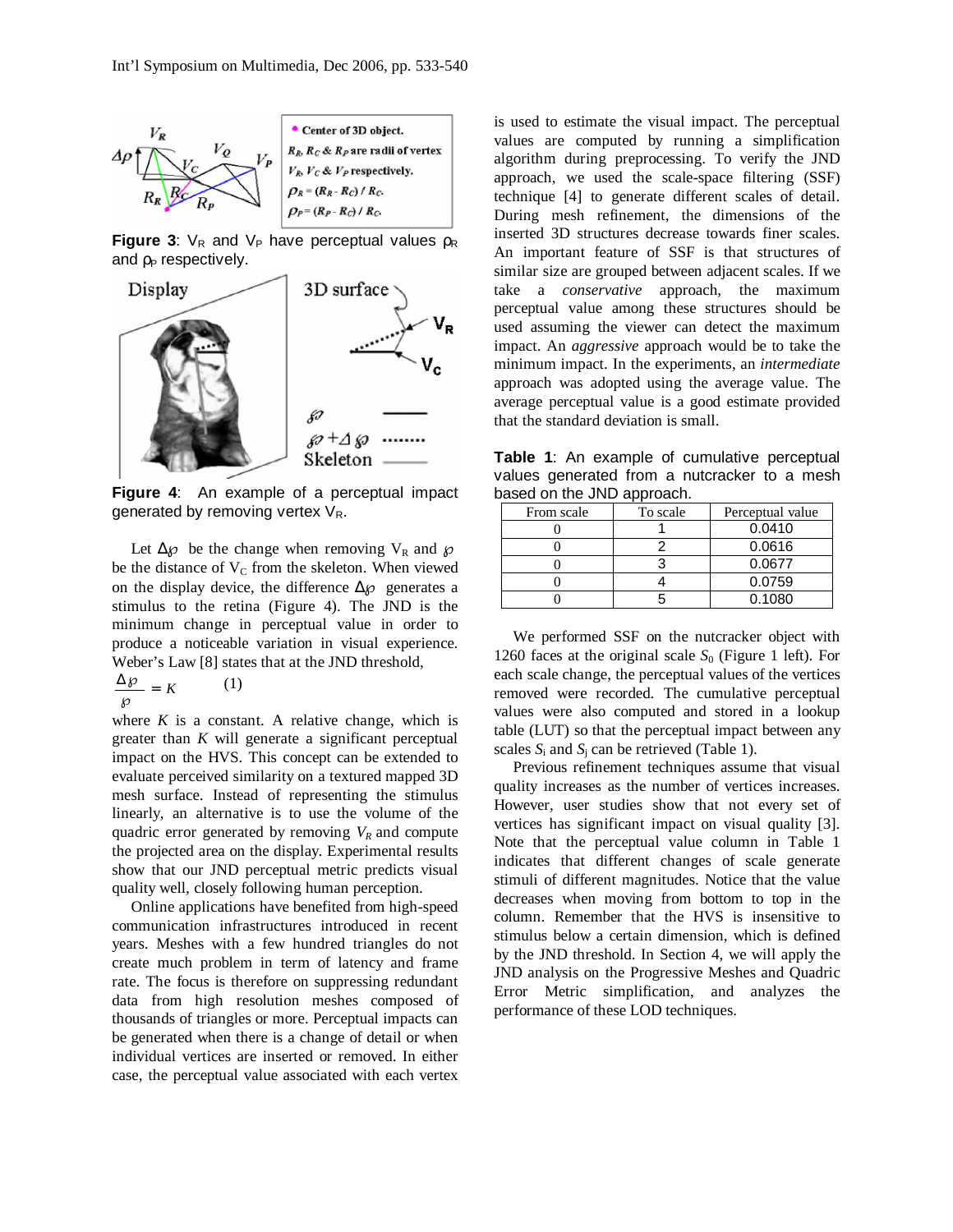# **4. Evaluation of LOD techniques using the JND approach**

LOD techniques have been discussed extensively in the literature. However, despite the simplification result presented by each technique, so far there is no systematic way to measure and compare the performance of difference simplification techniques, other than a visual inspection on the simplified meshes. In this Section, we will apply the JND analysis to evaluate the performance of two simplification techniques – Progressive Meshes (PM) and Quadric Error Metric (QEM). We will discuss the observations and compare the JND analysis with a visual analysis.

In order to have a fair comparison between the performances of simplification techniques, it is necessary to divide simplification operations into three types.

## **4.1. Type I** − **Simplification on super high resolution meshes**

The original geometry data captured by 3D scanners, *e.g.* laser or structure light scanner, are often very dense containing redundant data with respect to human perception. The data are redundant because the human eyes are insensitive to minute details smaller than a certain dimension. When a super high resolution mesh is simplified to another super high resolution mesh, the change on the 3D surface is not noticeable (less than the JND threshold) that any simplification technique can produce equally impressive visual quality. For example, in Figure 5 when the head mesh of 233,216 faces is simplified to 100,000 faces, the visual quality of the silhouettes is preserved by most simplification algorithms. However, computation using quantitative metrics based on signal-to-noise ratio (SNR) will show that simplification technique  $\alpha$  causes less deviation from the original surface than technique β and thus technique  $\alpha$  performs better. Such quantitative comparison is not fair; the performances of the techniques should be scored the same based on visual quality.



**Figure 5**: The left mesh (233,216 faces) is simplified to the right mesh (100,000 faces) but

there is no significant difference in visual quality, shown by most simplification algorithms.

## **4.2. Type II** − **Simplification on oversimplified coarse meshes**

Based on the psychophysical experiments performed by Pan et al. [19], it was found that the mesh quality increases exponentially as the number of vertices increases after a certain minimum required mesh resolution is reached. Below the minimum required resolution (the linear portion of each exponential curve in Figure 6), the visual quality of a coarse mesh is unsatisfactory in general and can be improved by increasing the number of vertices. In other words, simplification performed on these coarse meshes, using any simplification technique, will continue to deteriorate the visual quality (simplifying from middle to right in Figure 7). However, technique α may maintain a better silhouette than technique β with respect to visual quality, as illustrated in Figure 9 below.



**Figure 6**: Pan et al. [19] showed in perceptual experiments that mesh quality increases exponentially as the number of vertices increases after the minimum required resolution is reached. The visual qualities (Y-axis) of three different 3D objects were plotted against the normalized geometry resolution (X-axis).



**Figure 7**: The left mesh (1,296 faces) is the original. Both the middle (614 faces) and the right mesh (502 faces) are of unsatisfactory visual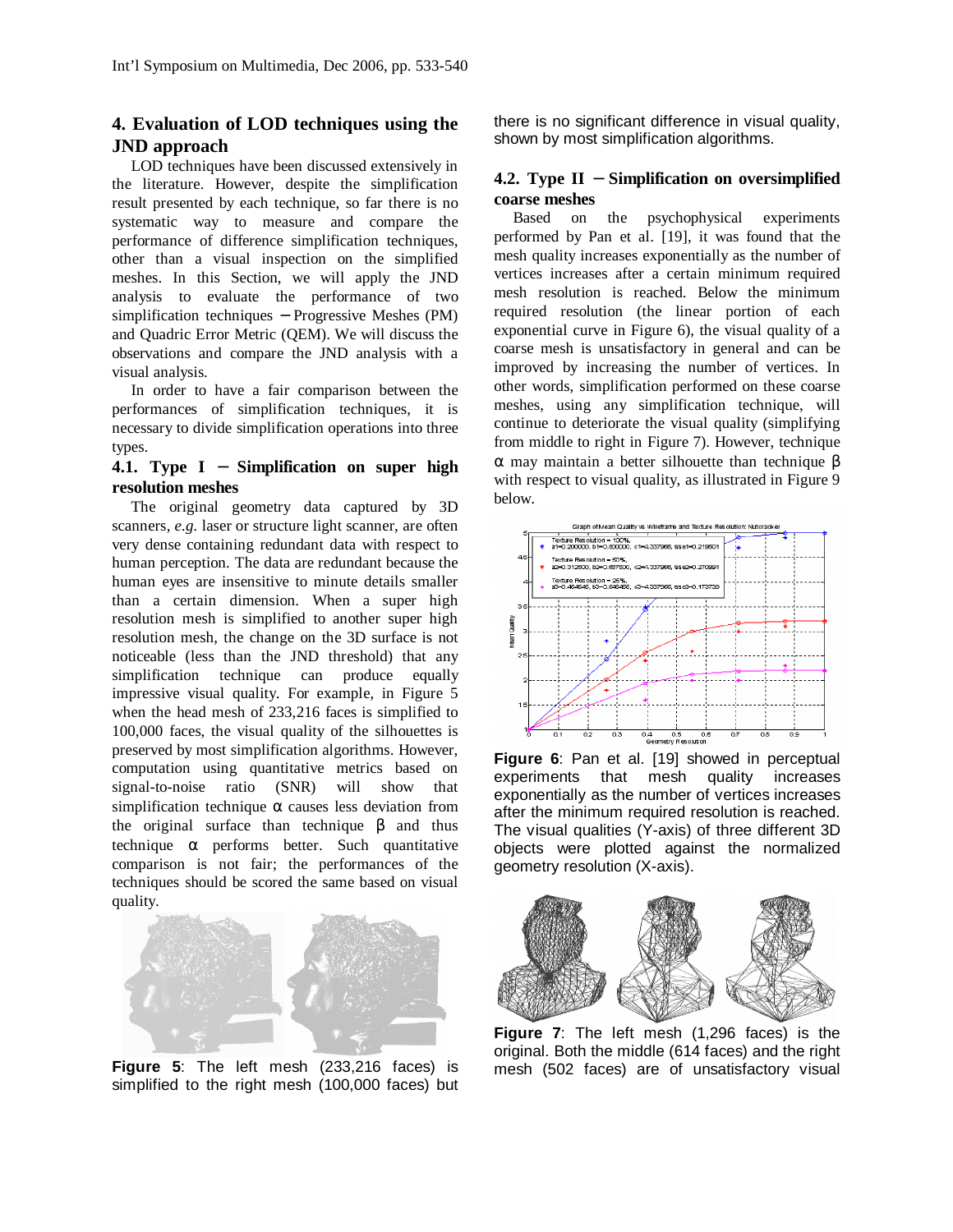quality because important features on the 3D surfaces have been removed.

### **4.3. Type III** − **Simplification on Perceptually Rich Meshes**

A perceptually rich mesh is defined as one that does not contain redundant geometry data with respect to human perception, and is not oversimplified.

In other to evaluate the performance of the PM and QEM techniques, we performed simplification on a *Type III* and *Type II* mesh. A *Type III* mesh can be obtained by carrying out simplification repeatedly until the removal of the next vertex will create a visual stimulus greater than the JND threshold as described in Section 3.1. Before we explain how to use our JND approach to analyze the performance of the PM and QEM techniques, let us have a visual inspection on the meshes generated by the two algorithms.

#### **4.4. Visual Analysis**

In the PM algorithm, an energy function is computed so that the next vertex to remove is the one, which will generate the minimum energy. Figure 8 shows an example of four different levels-of-detail generated by PM, implemented using JDK 1.42 and Java3D 1.31. Observe that the distortion on the silhouettes become more obvious when the number of faces is reduced to about 1,000 or less (Type II meshes). A close-up of the mesh composed of 700 faces, shows that visual quality presented by the QEM algorithm (Figure 9 Bottom) is better than that presented by the PM algorithm (Figure 9 Top). The QEM algorithm better preserves critical features.



**Figure 8**: A horse mesh with original resolution of 6,000 faces, and three other levels-of-detail generated by the PM algorithm.

Now let us look at the simplified mesh composed of 3,000 faces, generated by the PM (Figure 10 (a)) and the QEM (Figure 10(b)) algorithms. We can see that the mesh generated by PM has more regular triangles than that generated by QEM. Most of the triangles in (a) are of similar size and shape, while triangles in (b) are very different in both size and shape. This is because PM has a spring energy constraint, which preserves regular shaped triangles and uniform length edges. Although the spring energy constraint may prevent sliver triangles, very often a mesh needs triangles with different size and shape to preserve the smoothness of the silhouettes. For example, the approximation of the hoof surface in (b) is better than the one shown in (a), because of the presence of smaller size and irregular triangles. As a result of the spring energy constraint many critical short edges are removed by PM. Therefore, in terms of visual quality, QEM is preferable.



**Figure 9**: (Top) A simplified horse mesh composed of 700 faces, generated by the PM algorithm, shows noticeable degradation of visual quality. (Bottom) Corresponding mesh surface generated by the QEM algorithm shows smoother silhouettes.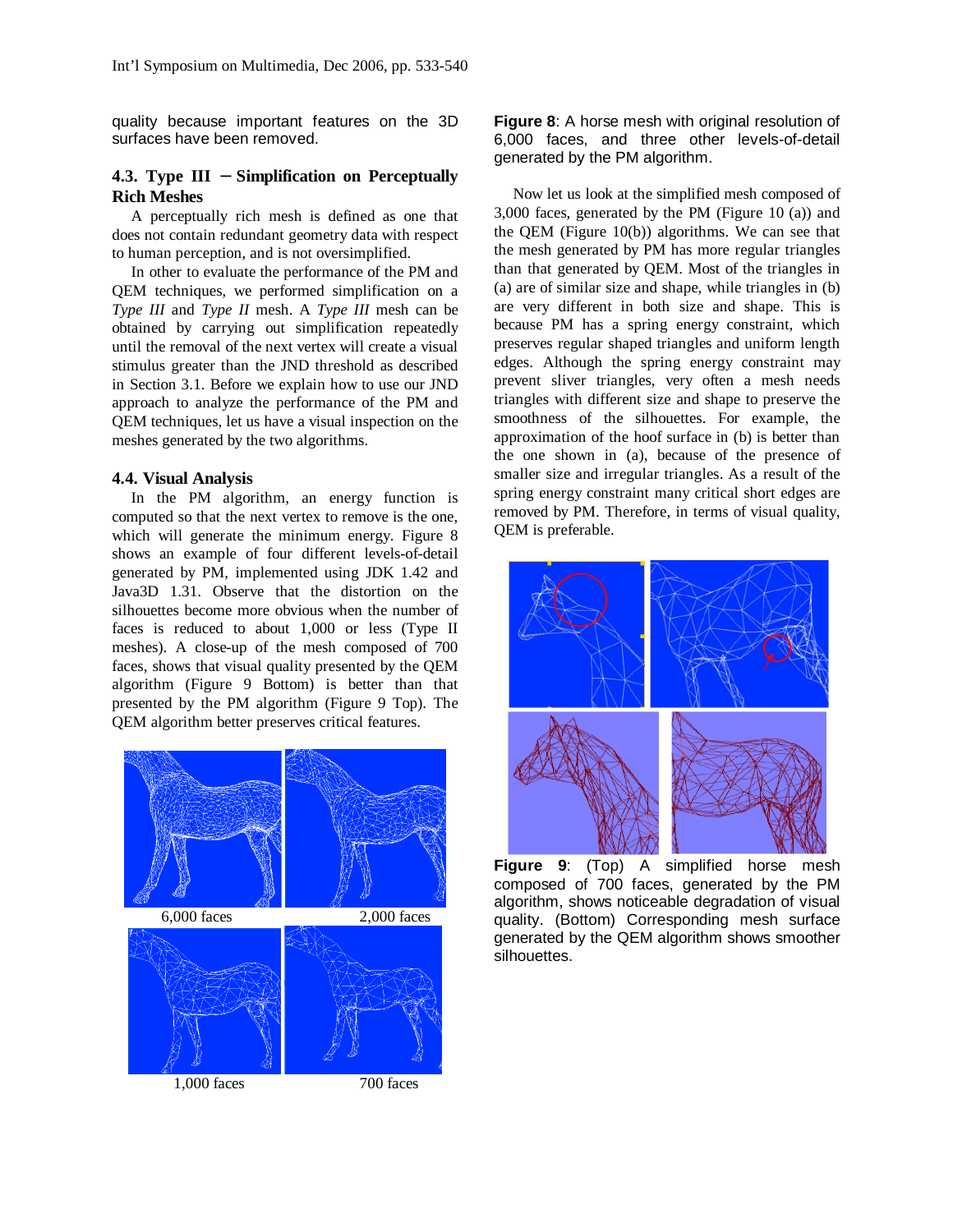

**Figure 10**: A simplified horse mesh composed of 3,000 faces generated by the PM (a) and QEM (b) algorithm.

## **4.5. JND analysis**



**Figure 11**: A comparison between QEM and PM with respect to the visual impact generated by removing a sequence of faces. Based on the perceptual values computed, QEM generates a

smaller surface deviation on average and gives a smoother simplified surface.

A visual analysis can only be performed after the LODs have been generated. In case of unsatisfactory visual quality, it will be too late to regenerate and redisplay to the viewers. By applying our JND analysis, the expected visual quality can be predicted beforehand, and thus better quality LOD can be generated if necessary, depending on the available resources. To verify whether the JND analysis is consistent with the visual analysis, we computed the perceptual values of a 3D object. For each face removed, the perceptual value was recorded (Figure 11). For each of the QEM and PM technique, the graph from left to right shows a sequence of triangle faces removal. The results from QEM (left/blue) and PM (right/pink) are reported.

There are two observations one can conclude from the resulting graphs:

*1) In general the simplified meshes generated by QEM have better visual quality than those generated by PM as demonstrated by the smaller deviation from the original 3D mesh surface. Table 2 shows the statistics derived when simplifying a horse mesh. QEM has smaller average, standard deviation, and maximum values.*

**Table 2**: A comparison between QEM and PM: Statistics of the perceptual values generated when simplifying a horse 3D mesh.

| Faces      | From 6k-3k | From 3k-1k | From $1k-500$ |
|------------|------------|------------|---------------|
| <b>OEM</b> |            |            |               |
| Mean       | 0.038796   | 0.060189   | 0.092833      |
| Std dev    | 0.045587   | 0.076118   | 0.104457      |
| Max        | 0.432001   | 0.711911   | 0.870905      |
| <b>PM</b>  |            |            |               |
| Mean       | 0.068318   | 0.086274   | 0.233991      |
| Std dev    | 0.07227    | 0.116368   | 0.729989      |
| Max        | 0.631635   | 2.406617   | 8.026027      |

*2) In the visual analysis, the simplified meshes from QEM and PM do not show significant difference when 3,000 faces are removed from the 6,000 faces mesh. This can be explained by the low average perceptual values* − *which do not generate significant visual impact (Figure 11 (a)). When reducing the faces from 3,000 to 1,000, PM has a number of obvious artifacts denoted by the isolated pink squares with comparative high perceptual values (Figure 11 (b)). When reducing from 1,000 to 500 faces, the artifacts created by PM are more prominent, and at*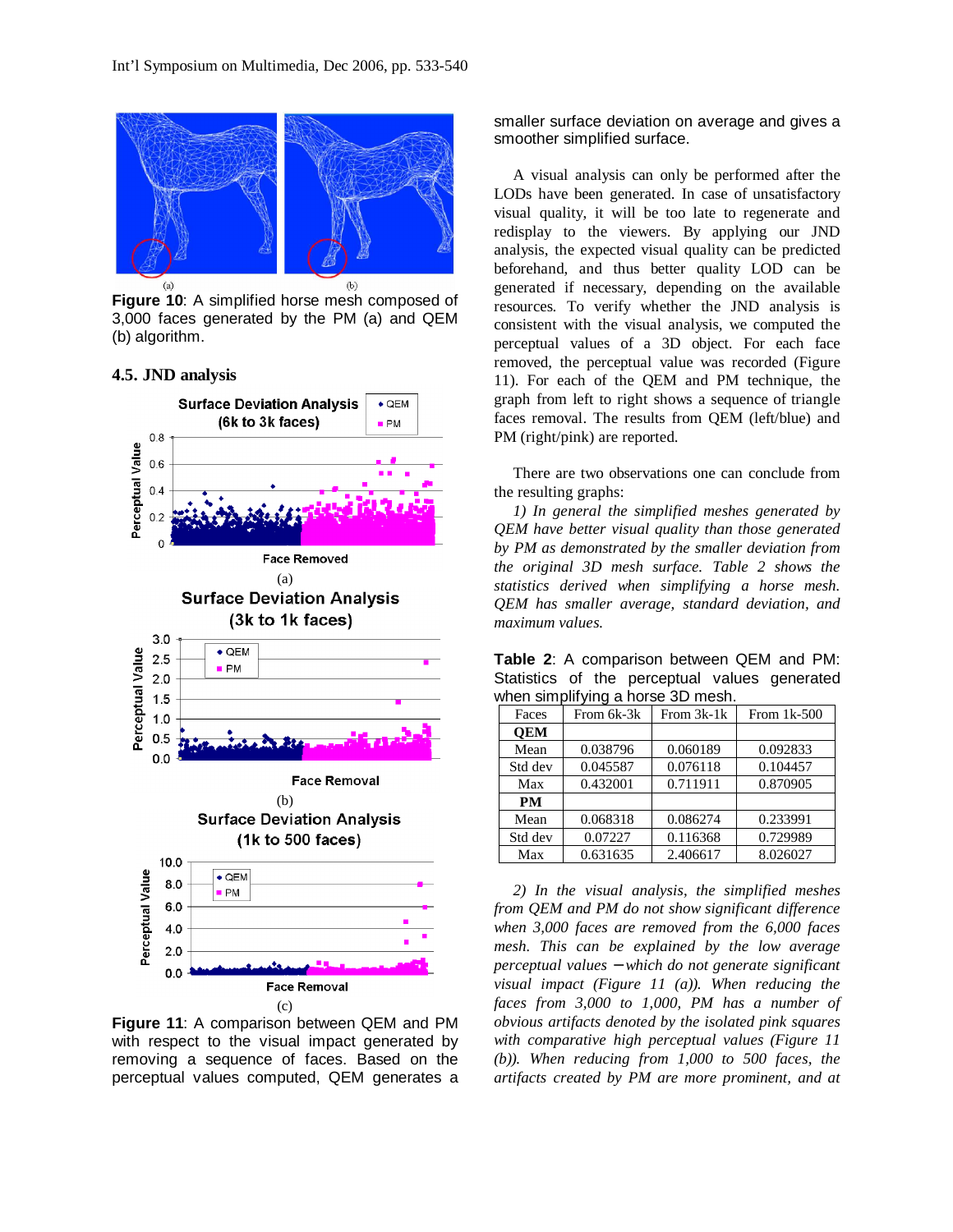*the same time the simplified mesh generated by QEM also shows more noticeable visual degradation; more perceptual values are above the JND threshold of 10% (Figure 11 (c)).*

We can conclude that the predication result from the JND analysis is consistent with the visual analysis result in Section 4.4. Thus, the JND analysis is a reliable method to evaluate and compare the performances of different simplification techniques.

## **5. Conclusion and Future Work**

In this paper, we proposed a perceptual analysis technique, based on the JND methodology, to evaluate the performance of simplification algorithms. Although mesh simplification has been discussed extensively in the literature, there is no systematic method to compare and measure the efficiency of simplification algorithms taking human perception into consideration. Our approach integrates quantitative with perceptual analysis to compute the expected visual quality of a simplified mesh, so that better quality level-of-detail can be generated based on the available resources. We applied our analysis on the PM and QEM simplification techniques. Experimental results show that the analysis performed is consistent with the visual analysis. The proposed perceptual analysis can therefore be used to evaluate the performance of simplification algorithms. To compare the performance of two simplification algorithms, perceptual values are sufficient. When predicting the resulting visual quality of a 3D mesh after a set of faces is removed, cumulated perceptual values have to be computed.

As explained in our earlier research [4], during simplification SSF groups surface structures of similar dimensions in adjacent scales (Convergence feature), and thus mesh refinement and resources utilization can be more efficient. In future work, we will apply the JND analysis to other simplification techniques to detect their convergence features, and compare with SSF.

## **6. References**

[1] M. Arguin and D. Saumier, "Independent processing of parts and of their spatial organization in complex visual objects," *Psychological Science, American Psychological Society*, 15(9): 2004.

[2] P. Baudisch, D. Decarlo, A. Duchowski and W. Geisler, "Focusing on the Essential: Considering Attention in Display Design," *ACM Communication*, March, 46, 3, pp. 60-66, 2003

[3] I. Cheng and P. Boulanger, "Perception of Scale with Distance in 3D Visualization," In *Proceedings of SIGGRAPH Research Poster* (1 abstract page), 2004.

[4] I. Cheng and P. Boulanger, "Feature Extraction on 3D TexMesh Using Scale-space Analysis and Perceptual Evaluation," *IEEE Trans. on CSVT Special Issue* October, 15, 10, pp. 1234-1244, 2005

[5] J. Cohen, M. Olano and D. Manocha, "Appearancepreserving simplification," In *Proceedings of SIGGRAPH*, pp. 115-122, 1998.

[6] J. Cohen, A. Varshney, D. Manocha, G. Turk and H. Weber, "Simplification Envelopes," In *Proceedings of SIGGRAPH*, pp. 119-128, 1996

[7] M. Garland and P. Heckbert, "Simplification using Quadric Error Metrics," In *Proceedings of SIGGRAPH*, pp. 209-216, 1997

[8] R. Gonzalez and R. Woods, "Digital Image Processing," second edition, Prentice Hall, 39-42, 2002.

[9] P. Hinker and C. Hansen, "Geometric Optimization," In *Proceedings of Visualization*, pp. 189-195, 1993.

[10] H. Hoppe, "Progressive Meshes," In *Proceedings of SIGGRAPH,* pp. 99-108, 1996.

[11] E. Johnston, "Systematic Distortions of Shape from Stereopsis," *Vision Research*, 31, pp. 1351-1360, 1991.

[12] A. Johnston and P. Passmore, "Shape from Shading I: Surface Curvature and Orientation," *Perception*, 23, pp. 169-189, 1994.

[13] Y. Kho and M. Garland, "User-guided simplification," In *Proceedings of ACM Symposium on Interactive 3D Graphics*, pp. 123-126, 2003.

[14] D. Luebke and B. Hallen, "Perceptually Driven Simplification for Interactive Rendering," In *Proceedings of 12th EUROGRAPHICS Workshop on Rendering Techniques*, London, UK, pp. 223-224, 2001.

[15] P. Lindstrom and G. Turk, "Image-driven simplification," *ACM Trans. on Graphics*, July, 19, 3, pp. 204-241, 2000.

[16] A. McNamara, "Visual Perception in Realistic Image Synthesis," In *State of the Art Report EUROGRAPHICS*, 2000.

[17] C. O'Sullivan, J. Dingliana, T. Giang and M. Kaiser, "Evaluating the Visual Fidelity of Physically Based Animations," *ACM Trans. on Graphics*, July, 22, 3, pp. 527-536, 2003.

[18] C. O'Sullivan, S. Howlett, R. Mcdonnell, Y. Moryan and K. O'Conor, "Perceptually Adaptive Graphics," In *State of the Art Report EUROGRAPHICS*, 2004.

[19] Y. Pan, I. Cheng and A. Basu, "Quantitative Metric for Estimating Perceptual Quality of 3D Objects," *IEEE Trans. on Multimedia 7, 2*, pp. 269-279, 2005.

[20] E. Pojar and D. Schmalstieg, "User-controlled Creation of Multiresolution Meshes," In *Proceedings of ACM Symposium on Interactive 3D Graphics*, pp. 127-130, 2003.

[21] M. Reddy, "Perceptually Optimized 3D Graphics," *Applied Perception*, September/October, 21, pp. 68-75, 2001.